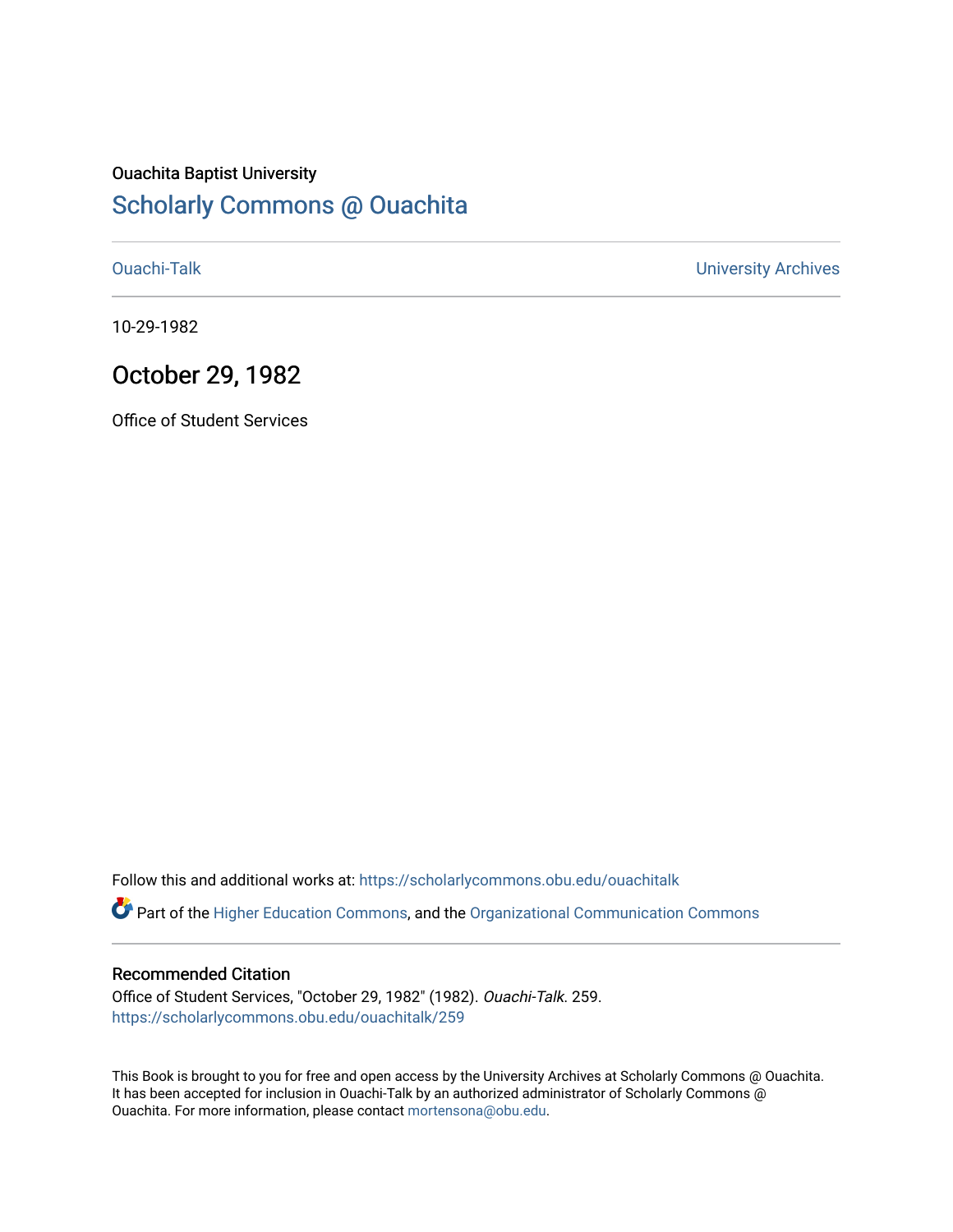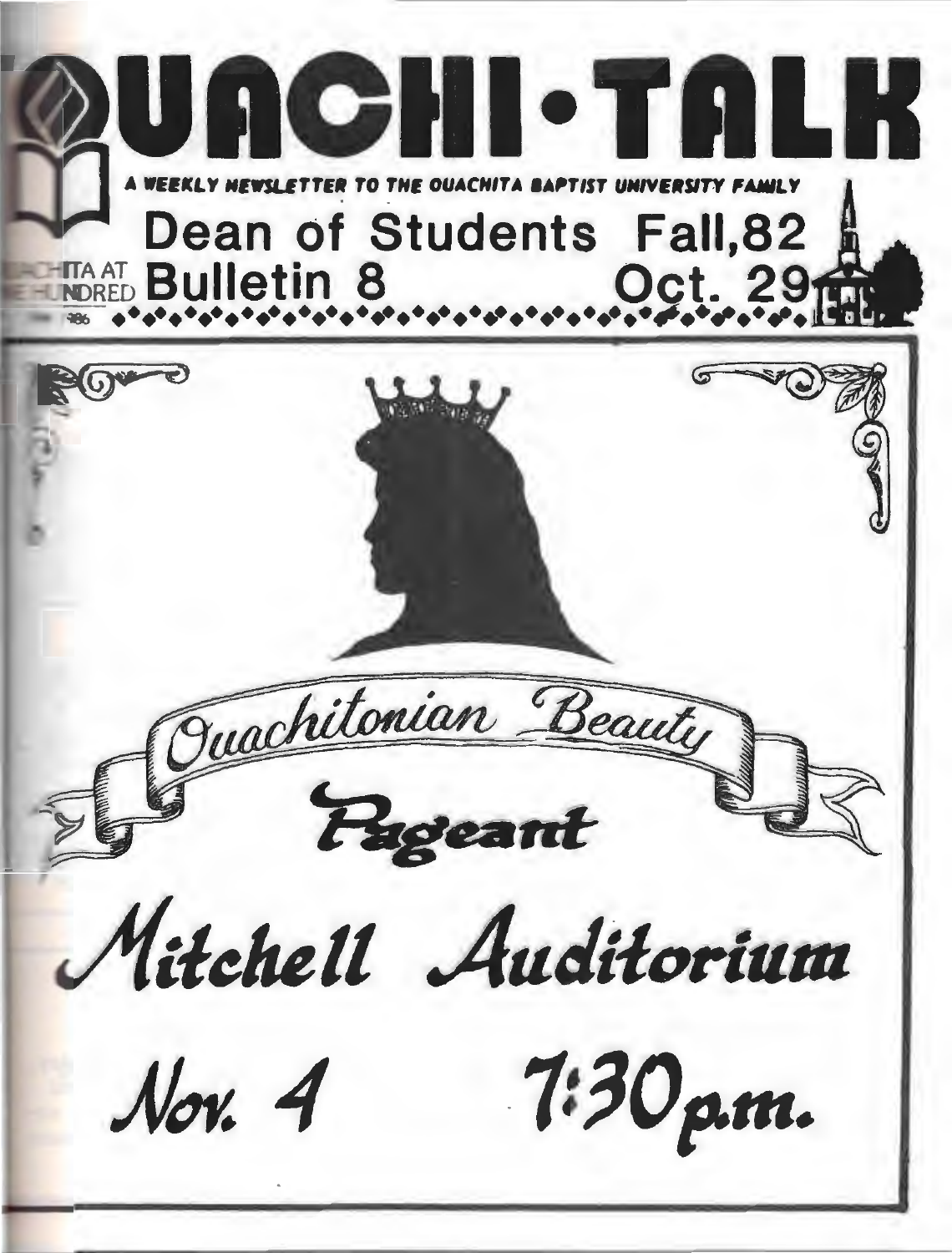### LOST AND FOUND.

The novel "Middlemarch", by George Eliot has been lost. If you should find this novel. please send it to the Dean of Students Office.

The "Ouachita Classic", is an annual 5 Kilometer run, sponsored by the BSU. The race will be run at A.U. Williams Field. There is an entry fee of \$5.00 tf you preregister, and a \$6.00 fee the day of the race. A 2 Kilometer "Fun Race" will also take place with a  $$2,00$  entry fee. The day will begin at 8:00 a.m. on Nov. 6. All proceeds from the race will be used to support mission projects of students from the University.

COME AND RUN FOR MISSIONS!!!!





## **CONCERT**

"MOZART'S MARRIAGE OF FIGARO" Ouachita Baptist University Mabee Ffne Arts Center 2:30 PH

#### FUTURE LAW SUDENTS

Students seeking to enter law school need to take the LSAT. The deadline to re- $\frac{1}{2}$  gister for the December test is November 4. To Register, get in touch with Hal Bass.

A representative from UALR Law School will be on campus November 1 to talk to respective students.

WHO is speaking in Chapel?

Nancy Hope Willis will be leading in chapel on Tuesday<br>November 2. She is a blind She is a blind inspirational speaker who e phasizes that struggles cau growth.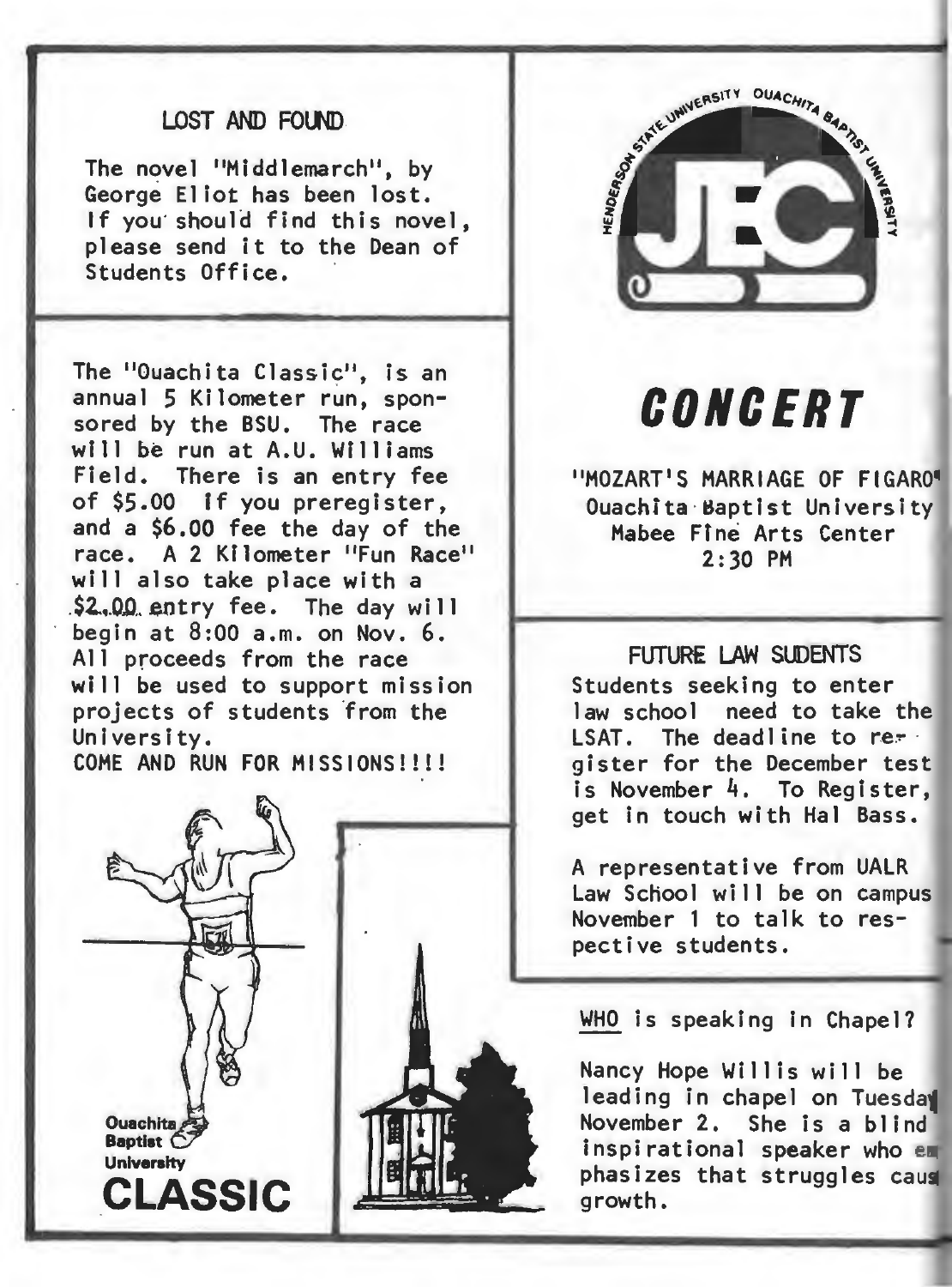# **UPCOMING EVENTS**

Monday, Nov. 1 Administrative Council Luncheon BW Den 12:00 noon BW Lecture: M.L. Rosenthal MFAC Recital Hall 8:00 p.m. ·in isterial Alliance BBB 7:30p.m. Faculty Colloquium: M.L. Rosenthal ESC Faculty Lounge 12:00 noon

Tuesday, Nov. 2 SELF Last Lecture: Everett Slavens McC 100 7:00 p.m. Faculty & Staff Prayer Breakfast BW Alumni Rm. 7:00 a.m.

Wednesday, Nov. 3 Faculty Colloquium: Randy Smith ESC Faculty Lounge 12:00 noon

Thursday, Nov. 4<br>Quachitonian Beauty Pageant MH 7:30 p.m. Duachitonian Beauty Pageant Luncheon BW Alumni Rm. 11:30 a.m. Pep Rally ESC Plaza 6:30 p.m.

Saturday, Nov. 6 Football: OBU vs Arkansas Tech (Russellville) 2:00 p.m. Practicum in Reading McC 310 9:00 a.m. ~us ic Teachers Association BW Alumni Rm. 12:00 noon 5 Kilometer Run A.U. Williams Field 9:00a.m.

Sunday, Nov. 7<br>SELF Movie: "Bedtime For Bonzo" MH 9:00 p.m. JEC SELF Concert: "Mozart's Marriage of Figaro" MFAC Recital Hall 2:30 p.m.

•• •

## *LAST LECTURE*

Dr. Everett Slavens Prof. of History

Ouachita Baptist University McClellan Room 100 7 PM